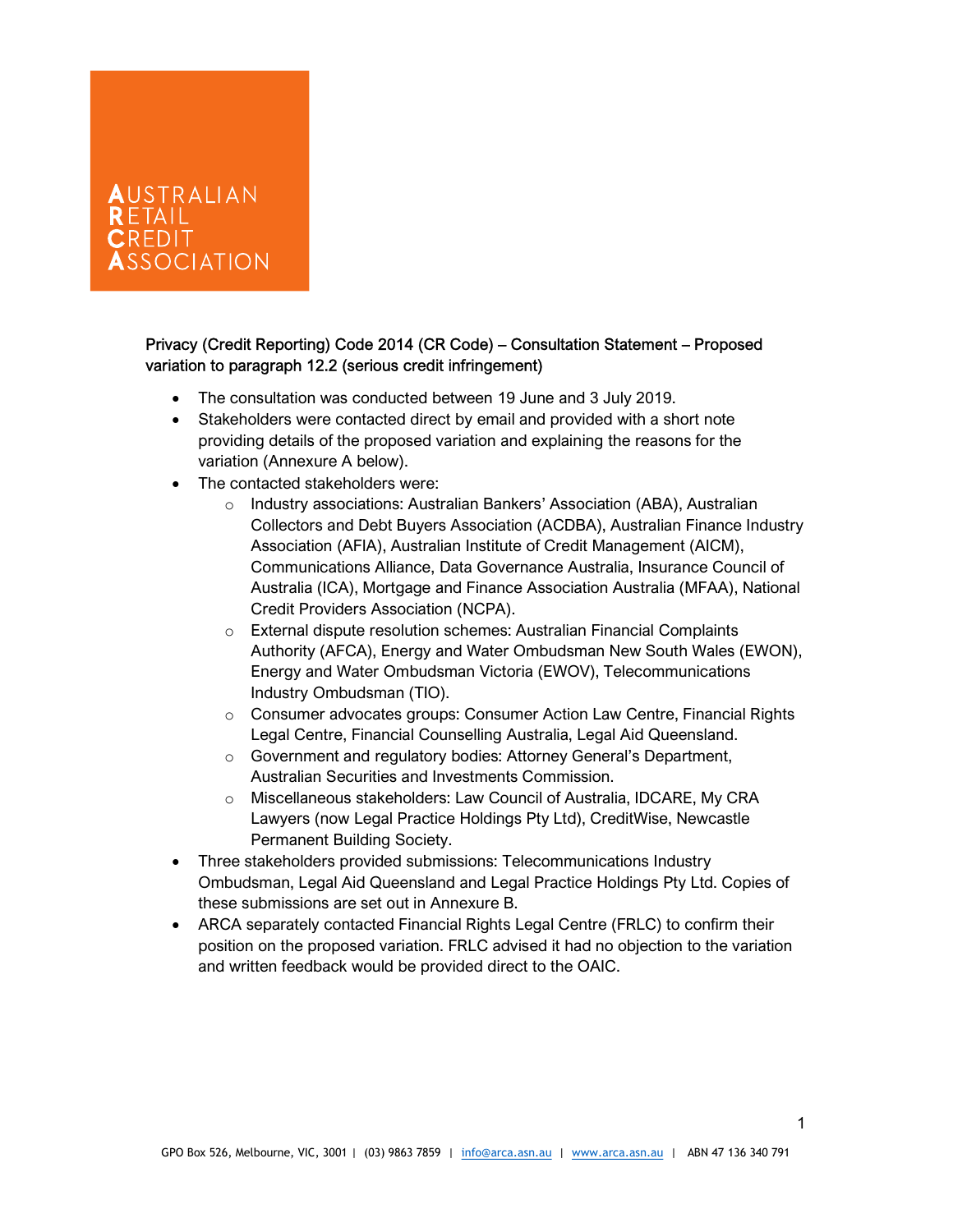## ANNEXURE A – CONSULTATION NOTE PROVIDED TO STAKEHOLDERS

### Privacy (Credit Reporting) Code (CR Code) – Variation to paragraph 12 (serious credit infringement)

ARCA's variation application provided to the Office of the Australian Information Commissioner (OAIC) on 18 April 2019 included a variation to paragraph 12.2 (serious credit infringement), which was a late inclusion arising from the variation to paragraph 10.1 (payment information). A copy of the variation application, which explains both variations is available here: https://www.oaic.gov.au/resources/privacy-law/privacy-act/creditreporting/arca-2019-04/Variation\_application\_including\_Annexures\_B\_and\_C.pdf (pp11 - 12).

The OAIC has noted that this provision has not been addressed as part of the consultation process. ARCA has undertaken to conduct a separate consultation on this proposed variation.

#### Background & purpose of variation to paragraph 12.2

The proposed variation to paragraph 10.1 (payment information) was to remove new arrangement information as a type of payment information. This variation was necessitated by an OAIC view that paragraph 10.1 of the CR Code lists circumstances in which an overdue payment is taken to be paid (within the meaning of 'payment information' in the Privacy Act). Given 'new arrangement information' is a separate type of credit information, it therefore became necessary that paragraph 10.1 be amended so as not 'deem' it to be a type of payment information.

When drafting the variation application document, it was subsequently identified by ARCA that removing 'new arrangement information' as a type of payment information in paragraph 10.1 had flow-on effects for paragraph 12.2.

Paragraph 12.2 currently requires that a serious credit infringement is destroyed where payment information for the overdue amount is disclosed. Given that new arrangement information (the existing paragraph 10.1(e)) would no longer be deemed a type of payment information, it became necessary to amend paragraph 12.2 to explicitly extend the SCI destruction obligation to circumstances where new arrangement information is also disclosed.

This variation is purely a consequential variation, with the intention that the current SCI destruction obligations under the CR Code remain unchanged as a result of the variation.

#### Wording of proposed variation

The proposed variation in paragraph 12.2 is:

12.2 If a CP discloses payment information or new arrangement information to a CRB that relates to an overdue amount that is the subject of a serious credit infringement disclosure (based on paragraph(c) of the Section 6(1) definition of that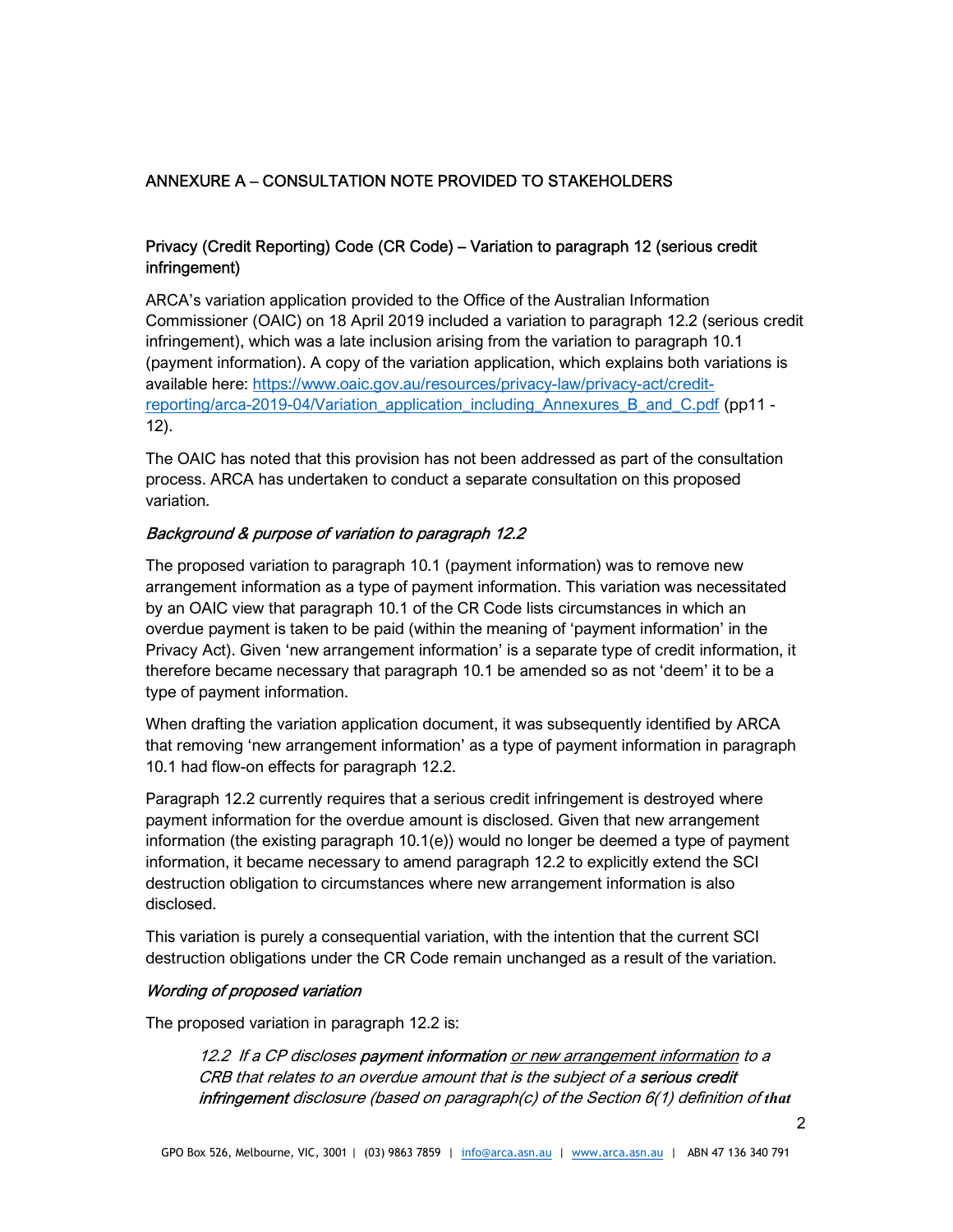term), the CRB must destroy the information relating to the serious credit infringement."

(For context, the proposed variation in paragraph 10.1 is:

- 10.1 For the purposes of the definition of **payment information** in Section 6T of the Privacy Act, the amount of the overdue payment to which the information relates is taken to be paid when:
- (a) payment is received in cleared funds of the full amount of the overdue payment, including all interest, fees and other amounts that are included in the amount specified as overdue in the **default information**;
- (b) payment is received in cleared funds of part of the amount of the overdue payment and the CP accepts this amount in full settlement of the overdue payment; or
- (e) the CP waives the overdue payment; or
- (d) the CP agrees to terminate the consumer credit provided to the individual to which the overdue payment relates and replace it with new consumer credit.)